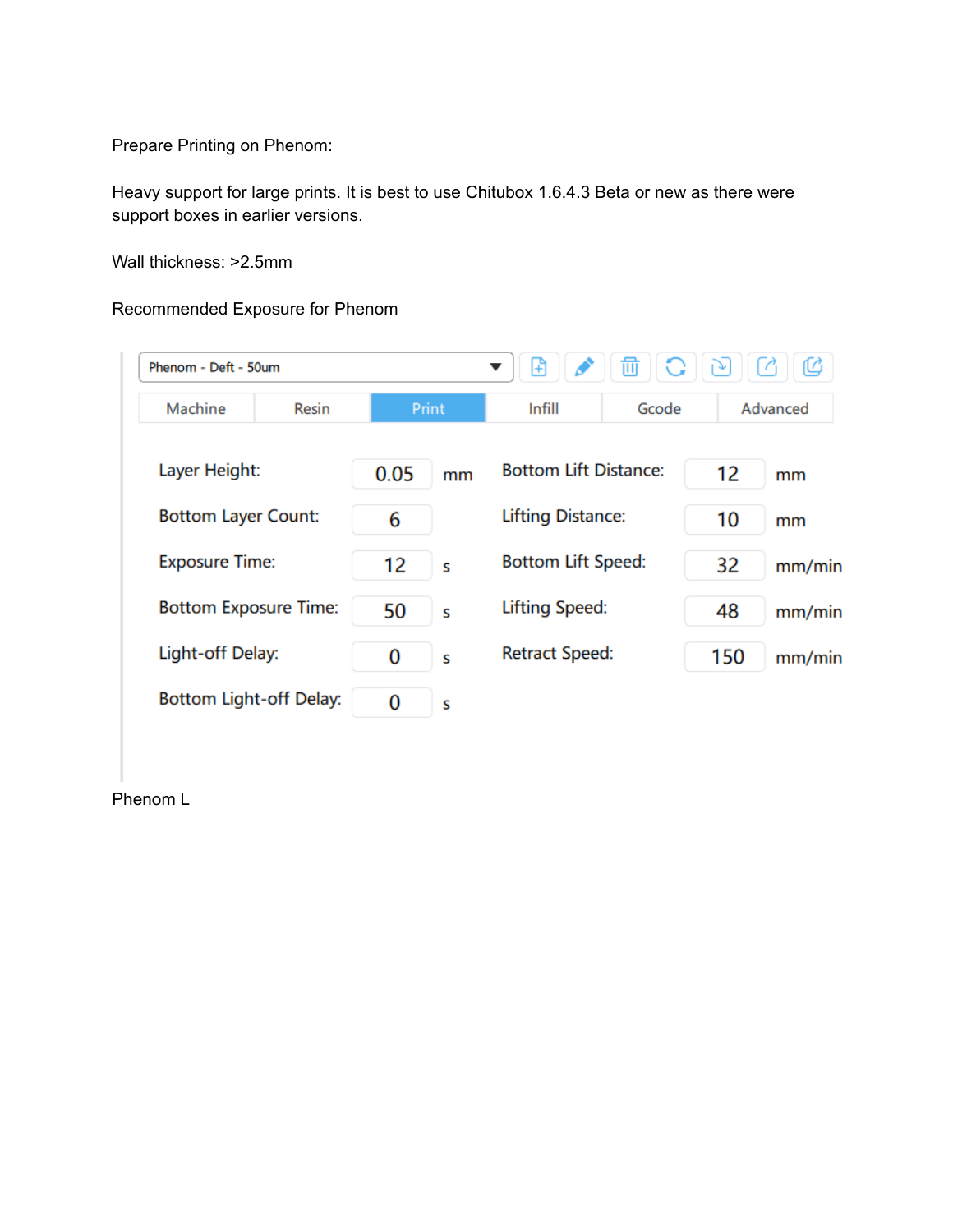| Phenom L - Deft - 50um       |       |       | ⊕<br>▼                       | $\bigcirc$<br>勔   | $\lbrack \mathcal{E} \rbrack$                                                                                                                                                                                                                                                                                                                       | Ø<br>$\sqrt{2}$            |
|------------------------------|-------|-------|------------------------------|-------------------|-----------------------------------------------------------------------------------------------------------------------------------------------------------------------------------------------------------------------------------------------------------------------------------------------------------------------------------------------------|----------------------------|
| Machine<br><b>Resin</b>      | Print |       | Infill<br>Gcode              |                   | Advanced                                                                                                                                                                                                                                                                                                                                            |                            |
| Layer Height:                | 0.05  | mm    | <b>Bottom Lift Distance:</b> |                   | 15                                                                                                                                                                                                                                                                                                                                                  | mm                         |
| <b>Bottom Layer Count:</b>   | 6     |       | <b>Lifting Distance:</b>     |                   | 10                                                                                                                                                                                                                                                                                                                                                  | mm                         |
| <b>Exposure Time:</b>        | 8     | S     | <b>Bottom Lift Speed:</b>    |                   | 32                                                                                                                                                                                                                                                                                                                                                  | mm/min                     |
| <b>Bottom Exposure Time:</b> | 70    | S     | <b>Lifting Speed:</b>        |                   | 45                                                                                                                                                                                                                                                                                                                                                  | mm/min                     |
| Light-off Delay:             | 0     | S     | <b>Retract Speed:</b>        |                   | 150                                                                                                                                                                                                                                                                                                                                                 | mm/min                     |
| Bottom Light-off Delay:      | 0     | S     |                              |                   |                                                                                                                                                                                                                                                                                                                                                     |                            |
| <b>Phenom Noir</b>           |       |       |                              |                   |                                                                                                                                                                                                                                                                                                                                                     |                            |
| Phenom Noir - Deft - 50um    |       |       | ⊕<br>▼                       | $\mathbb{C}$<br>勔 | $\begin{picture}(40,40) \put(0,0){\line(1,0){10}} \put(15,0){\line(1,0){10}} \put(15,0){\line(1,0){10}} \put(15,0){\line(1,0){10}} \put(15,0){\line(1,0){10}} \put(15,0){\line(1,0){10}} \put(15,0){\line(1,0){10}} \put(15,0){\line(1,0){10}} \put(15,0){\line(1,0){10}} \put(15,0){\line(1,0){10}} \put(15,0){\line(1,0){10}} \put(15,0){\line(1$ | C                          |
| Machine<br>Resin             |       | Print | Infill                       | Gcode             |                                                                                                                                                                                                                                                                                                                                                     | Advanced                   |
| Layer Height:                | 0.05  | mm    | <b>Bottom Lift Distance:</b> |                   | 8                                                                                                                                                                                                                                                                                                                                                   | mm                         |
| <b>Bottom Layer Count:</b>   | 6     |       | <b>Lifting Distance:</b>     |                   | 8                                                                                                                                                                                                                                                                                                                                                   | mm                         |
| <b>Exposure Time:</b>        | 1.5   | S     | <b>Bottom Lift Speed:</b>    |                   | 36                                                                                                                                                                                                                                                                                                                                                  |                            |
| <b>Bottom Exposure Time:</b> | 20    | S     | <b>Lifting Speed:</b>        |                   | 45                                                                                                                                                                                                                                                                                                                                                  |                            |
| Light-off Delay:             | 0     | S     | <b>Retract Speed:</b>        |                   | 150                                                                                                                                                                                                                                                                                                                                                 | mm/min<br>mm/min<br>mm/min |

Cleaning:

Use a hair based brush like painter's brush to remove excess resins on the printed part with Use 75% or higher concentrated Ethanol (preferred) or IPA to clean. Do not submerge the parts in alcohol for more than 30 seconds. After 2-3 minutes of cleaning action, remove alcohol with a